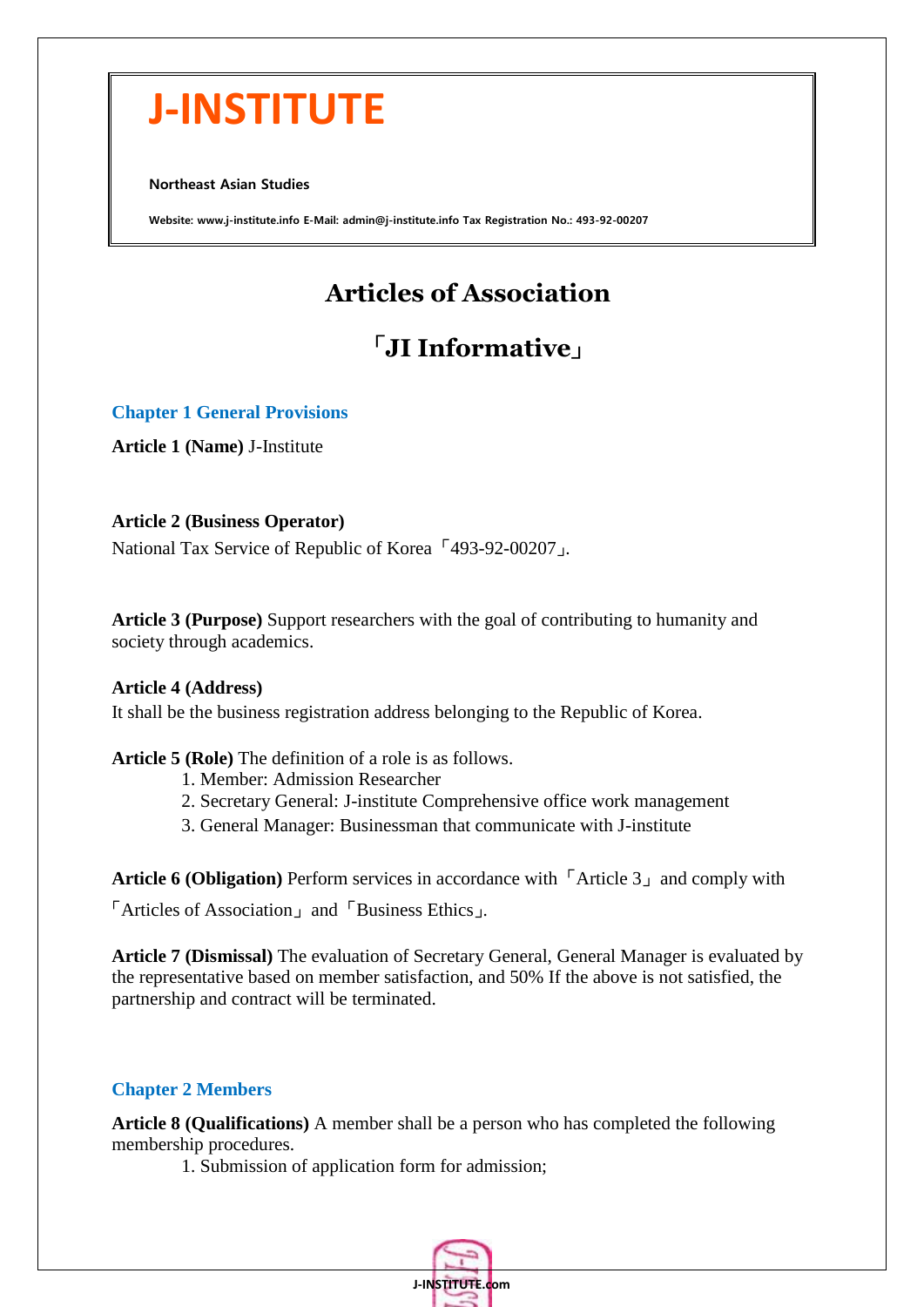

- 2. Examination of membership;
- 3. Payment of membership fee; and
- 4. Completion of admission

**Article 9 (Types)** The types of members of Association are as follows.

- 1. Life member (the membership is to be given during life)
- 2. Family member (the membership is to be given during relevant year)

**Article 10 (Right)** Members can receive academic services from J-institute.

**Article 11 (Check)** Members can check the website. (www.j-institute.org).

**Article 12 (Withdrawal)** The member desiring to withdraw from the Association may withdraw from membership by submitting a withdrawal form to Association.

# **Chapter 3. Secretary General**

**Article 13 (Qualification)** Secretary General An individual who has completed the following procedures.

- 1. Job Professionalism Test
- 2. Business adjustment
- 3. Contract completion

**Article 14 (Obligation)** Secretary General has the following duties.

- 1. The work must reach a high level of perfection.
- 2. Such duties shall be completed in the least amount of time.
- 3. Any details of such duties shall be kept secret.
- 4. The outcome of such duties shall be discarded after being provided to the client and shall not be retained for any reason.

**Article 15 (Right)** J-institute certifies the expertise of Secretary General and provides information of Secretary General to members.

**Article 16 (Period)** The partnership with the Secretary General shall be 5 year. However, it can be extended.

## **Chapter 4. General Manager**

**Article 17 (Qualification)** General Manager An individual who has completed the following procedures.

- 1. Job Professionalism Test
- 2. Business adjustment
- 3. Contract completion

**Article 18 (Obligation)** General Manager has the following duties:

1. The work must reach a high level of perfection.

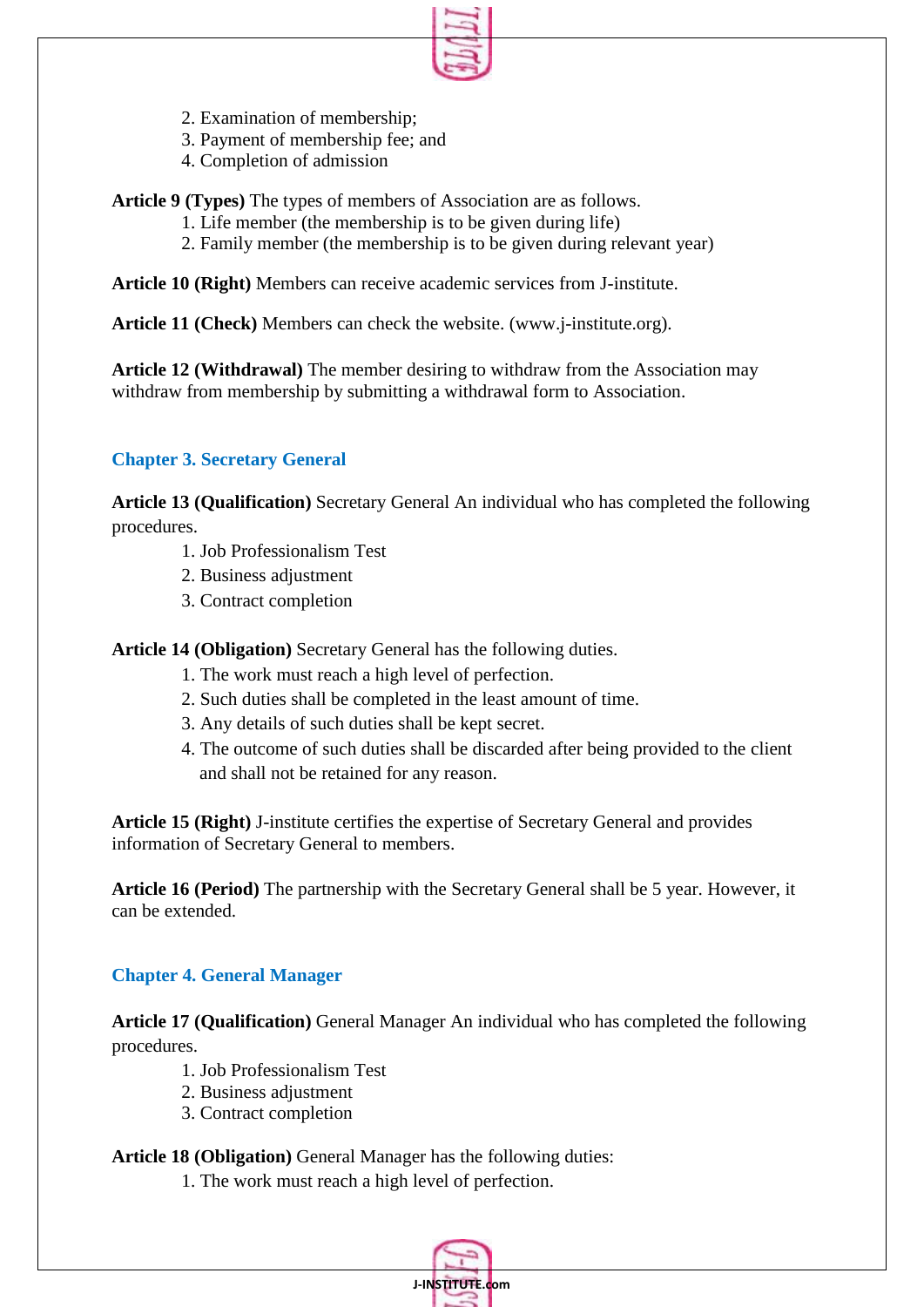

- 2. Such duties shall be completed in the least amount of time.
- 3. Any details of such duties shall be kept secret.
- 4. The outcome of such duties shall be discarded after being provided to the client and shall not be retained for any reason.

**Article 19 (Right)** J-INSTITUTE entrusts the parts necessary for work to the General Manager.

**Article 20 (Period)** The partnership with the General Manager shall be one year. However, it can be extended.

## **Chapter 5. General Members Meeting (GMM)**

**Article 21 (Constitution and Roles)** It consists of the CEO and 10 members, and the following matters are resolved.

- 1. Matters concerning changes to the Articles of Association
- 2. Matters related to the Secretary General
- 3. Matters related to the General Manager
- 4. Matters related to major business plans
- 5. Other highlights

**Article 22 (Convening of Meeting)** GMM shall be convened as follows.

- 1. GMM shall be classified into ordinary GMM and extraordinary GMM and the representative shall convene the meetings
- 2. In convening GMM, the representative shall give a notice stating the agenda of meeting to the officers by sending e-mails which have been registered while joining membership at least 10 days prior to holding of such meeting
- 3. Ordinary GMMs shall be held once each year: Provided that the schedule of GMM may be adjusted by a resolution of GMM)
- 4. Extraordinary GMMs may be convened if the representative recognizes as necessary or more than 1/3 of auditors or officers request

**Article 23 (Resolution)** Any resolution of GMM shall be adopted by the affirmative votes of more than 2/3 of officers present at the meeting. Provided that such votes shall represent at least two third (2/3)of total number of directors of Association.

## **Chapter 6. Accounting**

**Article 24 (Profits)** Expenses and remuneration shall be appropriated by the following profits from the businesses of Association.

- 1. Profits from businesses
- 2. Membership fee
- 3. Donation